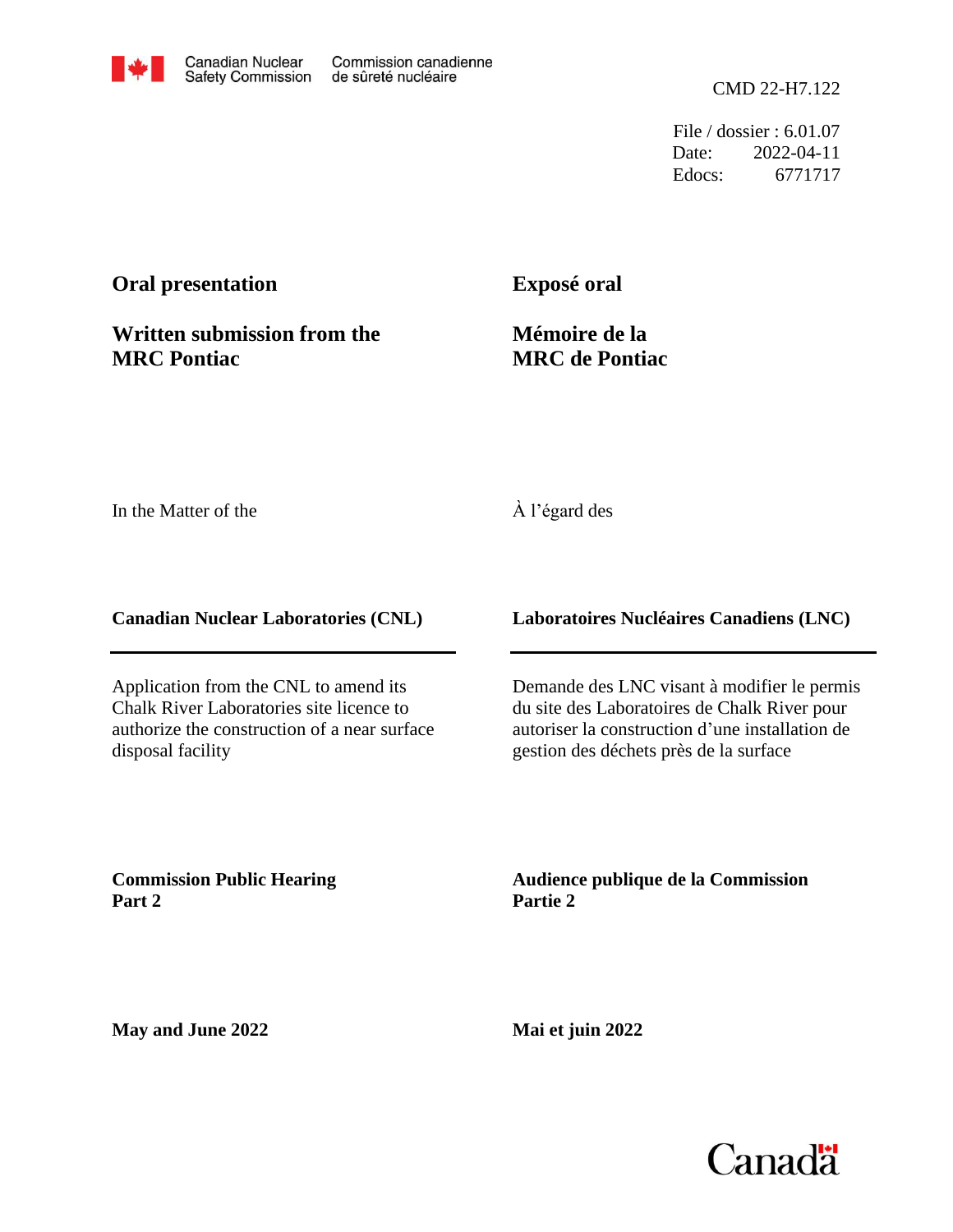#### **Submission to Canadian Nuclear Safety Commission (CNSC) Concerning the licensing of the Near Surface Disposal Facility (NSDF) proposed by CNL**

### **By Warden Jane Toller, MRC Pontiac**

#### *Introduction*

As the Warden, I represent Pontiac County with its eighteen municipalities and a population of 14,000 residents. The MRC Pontiac is a large agricultural and forested region in southwestern Québec, in the heart of the province's deciduous and mixed forests. The Kichi Sibi or Ottawa River and its tributaries form vital natural, cultural, and recreational aspects of our communities. Also, it is a source of drinking water for many Pontiac communities.

### *MRC Resolution*

We are unilaterally against the Near Surface Disposal Facility (NSDF) proposed by CNL Chalk River. On December 15, 2021, our mayors unanimously passed the following resolution:

Considering Motion 161-2021 adopted by the Council of the Municipality of Sheenboro; Considering the importance of the issue of the Canadian Nuclear Laboratories (CNL) near surface nuclear disposal facility;

It was moved by Regional Councillor and pro-warden Ms. Sandra Armstrong and resolved that the Council of the MRC urge the federal government to move the proposed near surface nuclear disposal facility to a site well away from the Ottawa River and to have the Director General send an accompanying letter addressed to the federal Minister of Natural Resources providing a summary of the rationale for requesting this action by the federal government. CARRIED UNANIMOUSLY

This resolution states that the NSDF is located too close to the Kichi Sibi/Ottawa River. The nature of the site with creeks flowing into the river, and the region's susceptibility to earthquakes, tornadoes, and now heavy rains due to climate change, render the site and the mound unacceptable to us. Furthermore, residents and officials are concerned about the long living radionuclides and hazardous materials to be stored in the mound and if they leach in the river, it will impact the health of our communities.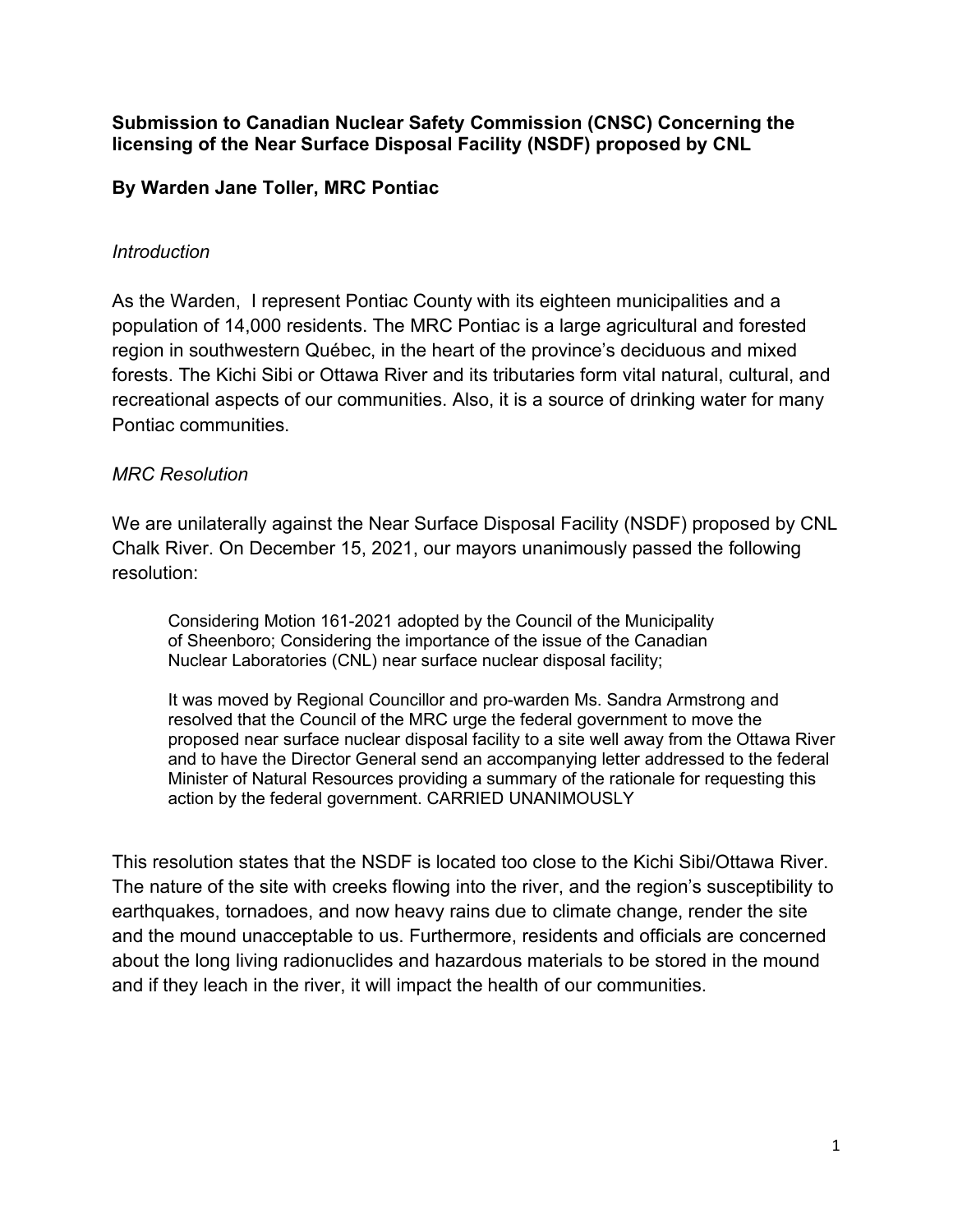### *Lack of consultation*

CNL failed to consult the Mayors and Warden of Pontiac County on the NSDF and whether we agreed to the concept of the mound and the location near the river. CNL visited several communities and shared information about it. By then it was *fait accompli*. Despite the nature (building near a river) and magnitude (tons of waste) of this project along with a new type of disposal facility proposed for the Ottawa Valley, **we were not consulted.**

# *Health*

The Pontiac County has the worst health in any of Quebec's counties where residents experience cancer, respiratory and heart disease, and diabetes. SECOHealth confirmed this fact about Pontiac County. Residents' health is already compromised and the NSDF, a flawed nuclear waste disposal facility, to be situated 1 km from the river could further jeopardize the health of Pontiac residents. The Kichi Sibi/Ottawa River and its tributaries flow through our communities providing drinking water, groundwater for wells, recreation (including swimming) and tourism.

# *Destination Pontiac*

During the COVID pandemic, new people or former residents moved to Pontiac County for its unharried lifestyle, beautiful scenery, and friendly communities. We launched our Destination Pontiac [\(https://destinationpontiac.ca/en\)](https://destinationpontiac.ca/en) a promotional campaign showing people why they should move to Pontiac County. Many of the photos in our campaign show the Kichi Sibi/Ottawa River. Having a NSDF upstream that takes in waste from across the country and is located 1 km from the river is a deterrent to attracting families to the Pontiac. For the past five years, letters to the editors in our local papers (Pontiac Equity and Pontiac Journal) have expressed their serious concerns and opposition to the NSDF.

# *Integrated Wastes from other facilities and Absence of Consultation, Again*

Like other organizations and the City of Ottawa, I am opposed to the importation and transportation of nuclear waste on highways from Manitoba, Ontario, and Quebec to CNL Chalk River. Why should a site on the Ottawa River become Canada's nuclear waste dumping ground? Furthermore, CNL unilaterally made this decision with no engagement and consultation with Indigenous communities, local governments, and citizens. **There was no consultation with my predecessor, the Mayors of the Pontiac, or our citizens on this matter.**